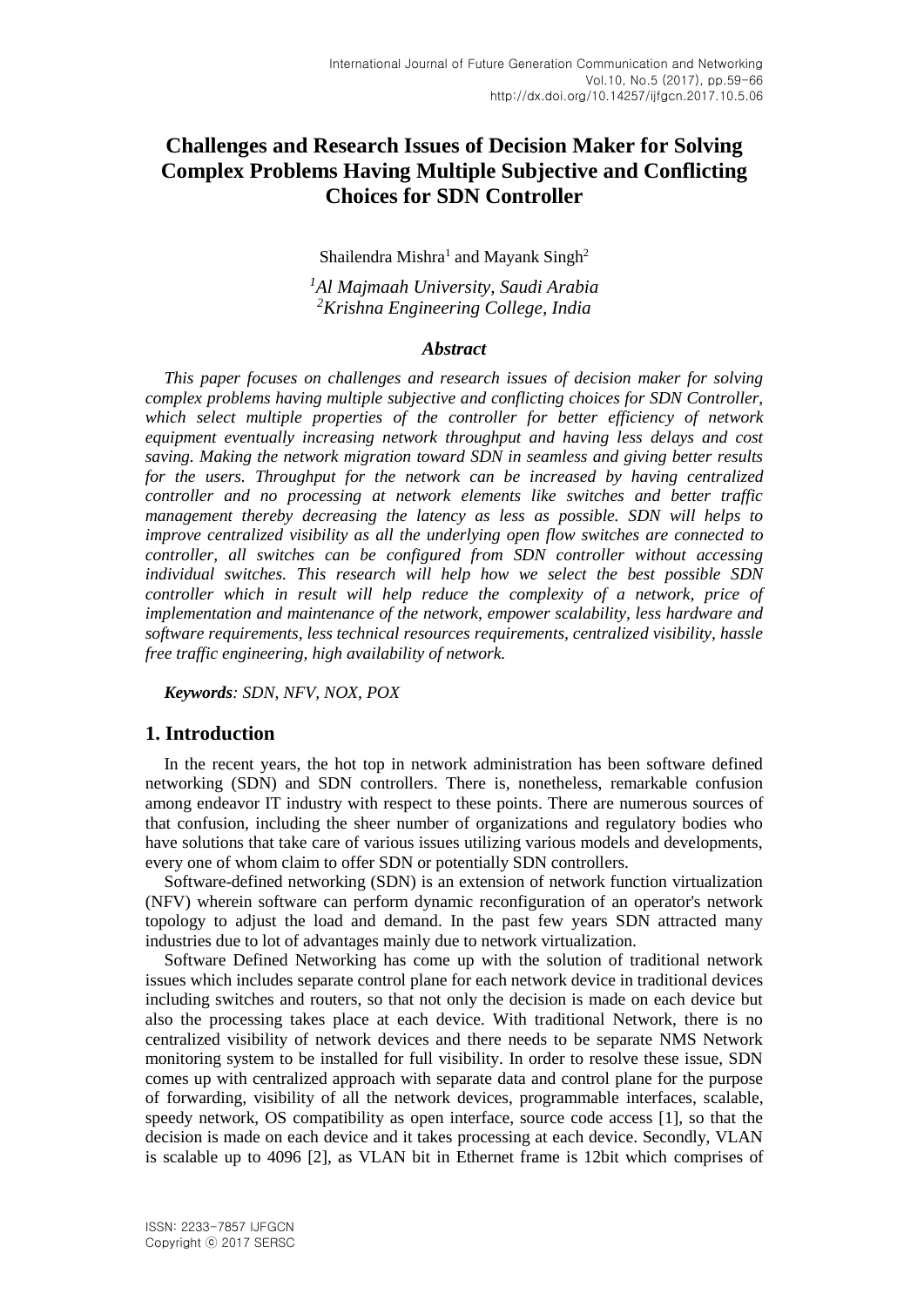4096 combinations. Therefore, there can be as many as 4096 networks in a network which minimize the scalability of growth in a network. Traditional network restricts the scalability of network expansion. Access to each device separately, configurations on each device separately makes harder for work to configure each device.

Today, numerous SDN technologies are truly at the point for facilitating cloud computerization arrangements. At the point when SDN initially showed up on the innovation sight, there were more inflexible thoughts of how SDN structures ought to be composed and what characterized a SDN arrangement. Today, clients take a more extensive perspective of what sort of SDN arrangement is correct for them. As the essential utilize case for SDN has developed toward cloud mechanization, clients consider what they're looking for in a policy-based mechanization arrangement rather than simply the specifics of the fundamental SDN innovation. SDN is additionally really an open innovation.

In the event that a system is consistent with the privilege SDN benchmarks, it could be controlled by numerous SDN controller applications. This is superior to every system having its own administration reassure and changes that administration even more overwhelming. Today, different SDN models are advancing in diverse ranges, and effective SDN techniques will consistently be in the market, between operable multidimensional communities with key open source innovations or institutionalized solutions.

Alongside the development to SDN, there are various innovation patterns that are influencing the design also, outline of advanced server plane and venture systems that must be calculated into SDN innovation prerequisites. In many associations, the server plane is moving far from conventional client server structures to models in which altogether more information is being exchanged between servers inside the server plane (regularly called east‐west activity). This requires more system versatility and more refined strategies for asset distribution.

Also, numerous IT offices are demonstrating incredible enthusiasm for moving to open, private, or cross breed cloud situations. SDN, actually, is being taken a glance at as a key giver to expanding IT nimbleness and enhancing self‐service IT offerings. Undertakings are additionally putting resources into huge information applications to encourage better business basic leadership.

These sorts of uses require enormous parallel handling transverse over hundreds or a huge number of servers. The request to handle enormous information sets is putting more noteworthy weight on the system and driving the requirement for more prominent limit and computerization. These components assume a huge part in the interest for more effective, dexterous, and higher performing corporate system situations. SDN is planned to meet those requests. The top level advantages of a SDN technique gather to all ranges of the association. You will get an upper hand since your framework will accomplish more.

The speed of your business will expand, the aggregate cost of proprietorship will go down also, and dangers will be diminished due to the more noteworthy security. Organizing associations are under expanding weight to be more productive and lithe than is conceivable with the conventional way to deal with systems administration. One wellspring of that weight comes about because of the across the board appropriation of server virtualization. As a component of server virtualization, virtual machines (VMs) are progressively moved between servers in a matter of seconds or minutes. Be that as it may, if the development of a VM crosses a Layer 3 limit, it can take days or weeks to reconfigure the system to bolster the VM in its new area. It can here and there be hard to characterize precisely what it implies for a system to be light-footed.

All things considered, on the off chance that it takes weeks to reconfigure the system to bolster the development of a VM, that system isn't light-footed. The primary concern is that a conventional system develops gradually; is constrained in usefulness by what is given by the sellers of the ASICs and the merchants of the system apparatuses; has a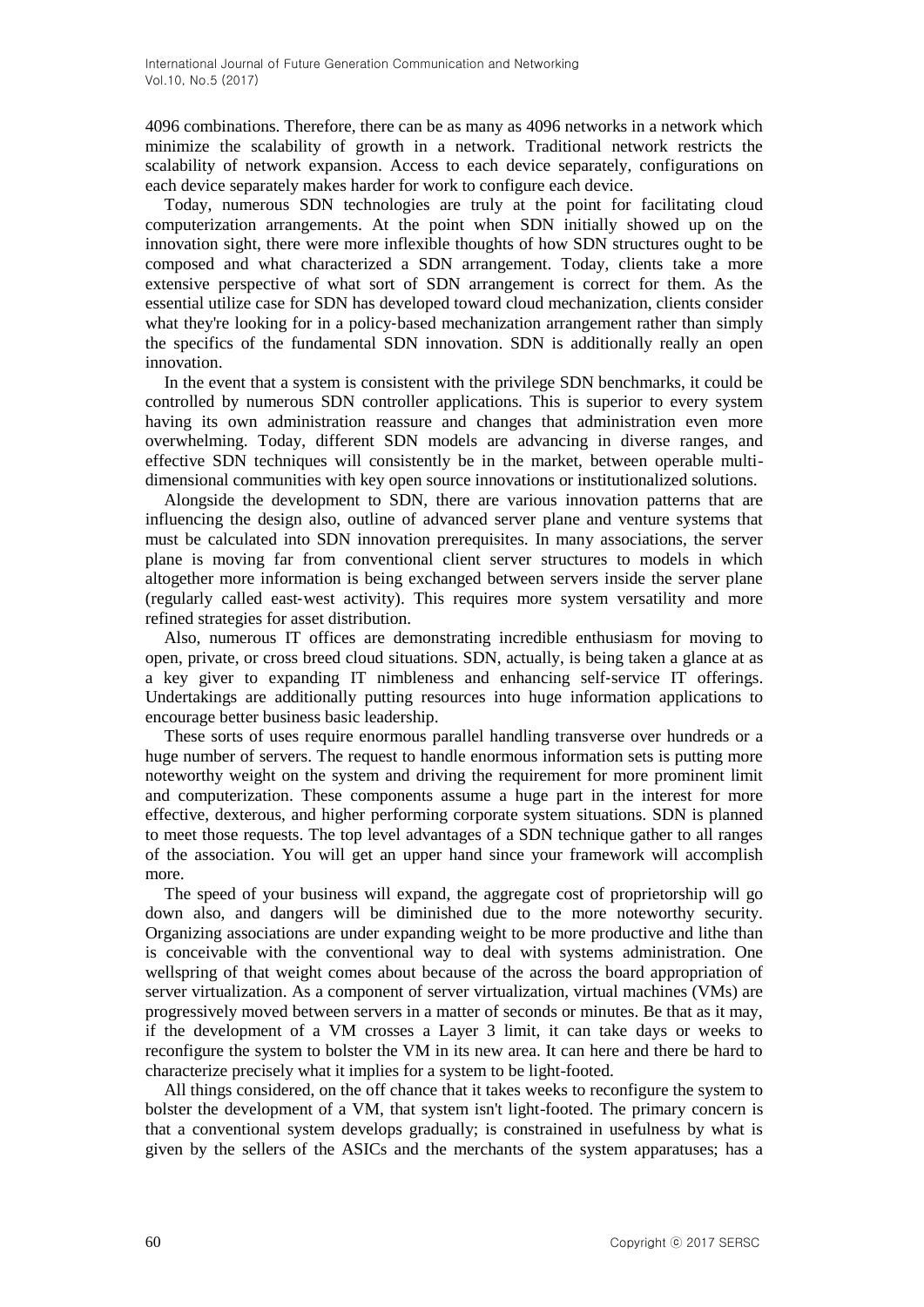generally abnormal state of OPEX and is moderately static in nature. SDN holds the guarantee of overcoming those confinements.

Protocols running on devices as proprietary from companies which is not giving permission to change on source code[3].No open programmable interface for devices as in traditional network, there is no option for that [4 ]. Processing of packets at each device for decision making, such as routing or switching, so it takes CPU usage, delay in overall traffic and adding extra time for reachability of packets. With traditional Network there is no centralized visibility of network devices and there needs to be separate Network monitoring system (NMS) to be installed for full visibility.

In order to resolve these issue, SDN comes up with centralized approach with separate control plane and data plane for forwarding, visibility of all network devices, programmable interfaces, scalable, speedy network, OS compatibility as open interface, source code access [5 ].Control Plane and data plane are inside the controller but they are decoupled for their work. Data plane is used for carrying user traffic and control plane is used for communication between controller and network application for decision for forwarding the decisions and actions.

Many SDN Controller platforms has come into existence in the past few years like Beacon OpenFlow controller [6.], NOX [7,8],POX [9], Nettle [10], OpenDay Light [11]], FloodLight [12], Ryu [13], *etc.* By using these platform researchers develop many applications such as load balancing [14], network virtualization [15],energy efficient networking [16], dynamic access control in enterprise network [17], virtual machine mobility [18] *etc.* To use the controller in network there must be some criteria like size of network, bandwidth, delay, user requirements, GUI support, documentation, year of maturity, cost, reliability *etc.* for selecting the suitable controller which can cope up the requirements of the current setup [19].

To solve these issues *i.e.* multiple located branch networks, cost, technical resources at each location, expertise, separate control plane for configurations, decentralized visibility of network devices, separate VLANs for each branch, complex traffic engineering, limited physical access of branches in the context of working hours, bandwidth bottleneck at each branch, we surveyed literatures and websites for the existing SDN controllers like NOX [7,8], POX [9], Nettle[10], OpenDay Light[11], Flood Light[12], Ryu[13].

All these controllers are based on Open Flow protocol. NOX is used for management functions for organizations and home networks. It provides a high-level programmatic interface on which network management and control applications can be constructed. POX is inherited from NOX. It can used to route different applications like switches, hubs, load balancers, and/or firewall *etc.* Ryu is a component based SDN framework. It is the most verified framework with Open Flow protocol. Flood Light is open-source core of big network controller. It is programmed over apache server. OpenDay Light is specially design to generate robust code that covers major components of SDN architecture.

Software defined networking is one of the most discussed topic these days. This technology is being considered one of the favorable technologies for isolation of control plane and data plane and logical placement of centralized control from SDN controller. Data plane and control plane are decoupled for various purposes.

## **2. Literature Review**

The review of literature has been carried out in the following contexts:

- a. Software defined networking
- b. SDN protocol: OpenFlow
- c. SDN research challenges

SDN contains replacement of the control plane on the switch with a programmatic interface, migration of the control planes of the switches to a controller, establishment of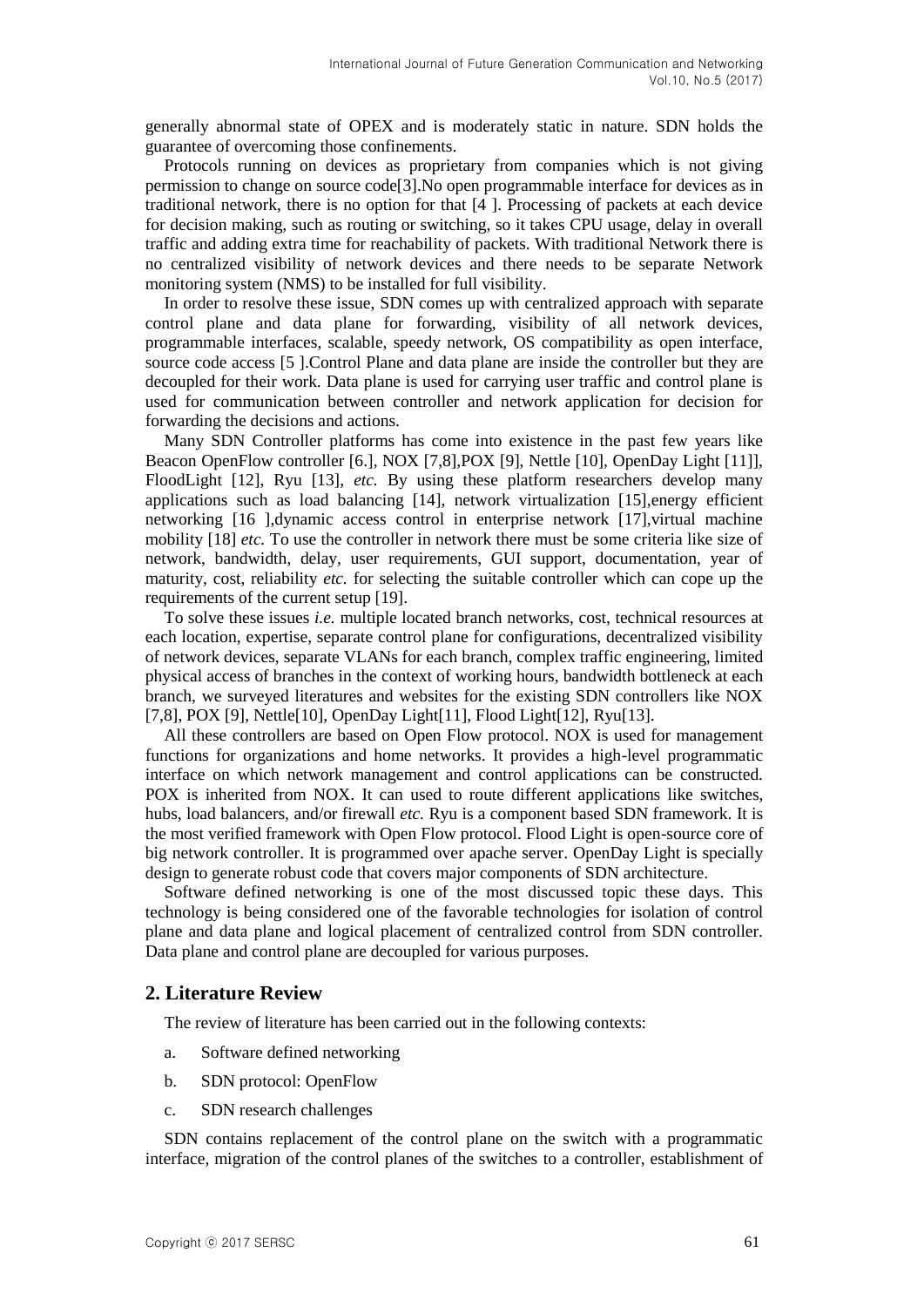programmatic interfaces into the controller. There is also a rapidly rising consensus that an SDN must emphasize not just on Layer 2 and Layer 3' s functionality, but also Layer 4 till Layer 7 functionality and that is must support both physical and virtual equipment. [20, 21].

Ryu is a component-based SDN framework that supplies an appropriate platform for SDN applications to run on the top of Ryu controller. It is an open source tool programmed in Python that offers well defined APIs and packet libraries and supports all versions of OFP. It is well verified with various OpenFlow switches and is properly compatible on Open vSwitch [22]. Network can be controlled by programming interface called APIs. Hardware independent technology is likely to be achieved by this technique. [23].

In SDN, segregation of control plane and data plane is like that router and switches, and they are only working for forwarding the packets, and all decisions are made by the controller which uses network applications inside controller that decides which actions should be taken for certain flow. Using SDN, network devices are configured centrally without have to configure individually [24]. Openflow is an ascending protocol used in SDN Networking, and used as Application programming interface (APIs).

It can run without dependency for any application/services. Overall expense for network is reduced by using SDN with OpenFlow Protocol [25]. SDN OpenFlow design enables accessibility of all network devices using APIs. These APIs can get information about all the network working services like routing, QoS etc.

In traditional network, network devices needs to be provisioned by accessing it, however all the network devices are being provisioned from centralized location [26]. There are two types of OpenFlow switches, OpenFlow only switches- it uses only OpenFlow Operations and OpenFlow Hybrid Switch – it uses both OpenFlow and normal Ethernet operations. TCP port being used by Openflow is 6633 and IANA has assigned port number 6653[27]. In infrastructure network more than one controller is required for high-availability. Communication is done between controllers for network status sharing and any forwarding decision being made on upper layer [29].

NOX doesn't provide service insertion, it also not support load balancing, policy enforcement, dynamic network traps, support only partial network monitoring as compared to SDN controllers like Ryu, FloodLight, OpenDayLight [30]. Selecting controller using single property is insignificant. Therefore, select multiple properties of the controller to find out their impact in the efficiency and effectiveness in network, selection process is called Multi-Criteria Decision Making [MCDM] [31].

Analytic Hierarchy Process (AHP) is used in helping decision maker facing complex problems having multiple subjective and conflicting choices [32]. AHP allows decision makers to measure the relative significance of selected object [33]

As compared with author research there is missing element of user input, real time data, bandwidth requirement, delay requirement which is base of future research. The analyzed papers in this review describe software defined networking on mathematical and technological basis. These detailes makes it very hard for organizations to assess if this technology have any specific business impact on existing network deploynent. However, the increase of users and higher number of user accomodation requirements leave service providers with the need to rethink the use of existing deployed networks for their businesses.

## **3. Modernization Using SDN-Based Network Applications**

SDN has been a way for system advancement lately, in light of the fact that it takes into account more adaptability and extensibility than existing system models. New elements or administrations that are added to a SDN-based system frequently require just a reasonable number of control components to be updated. Redesigns on transmitting components are regularly unnecessary relying upon the southbound interface. Therefore,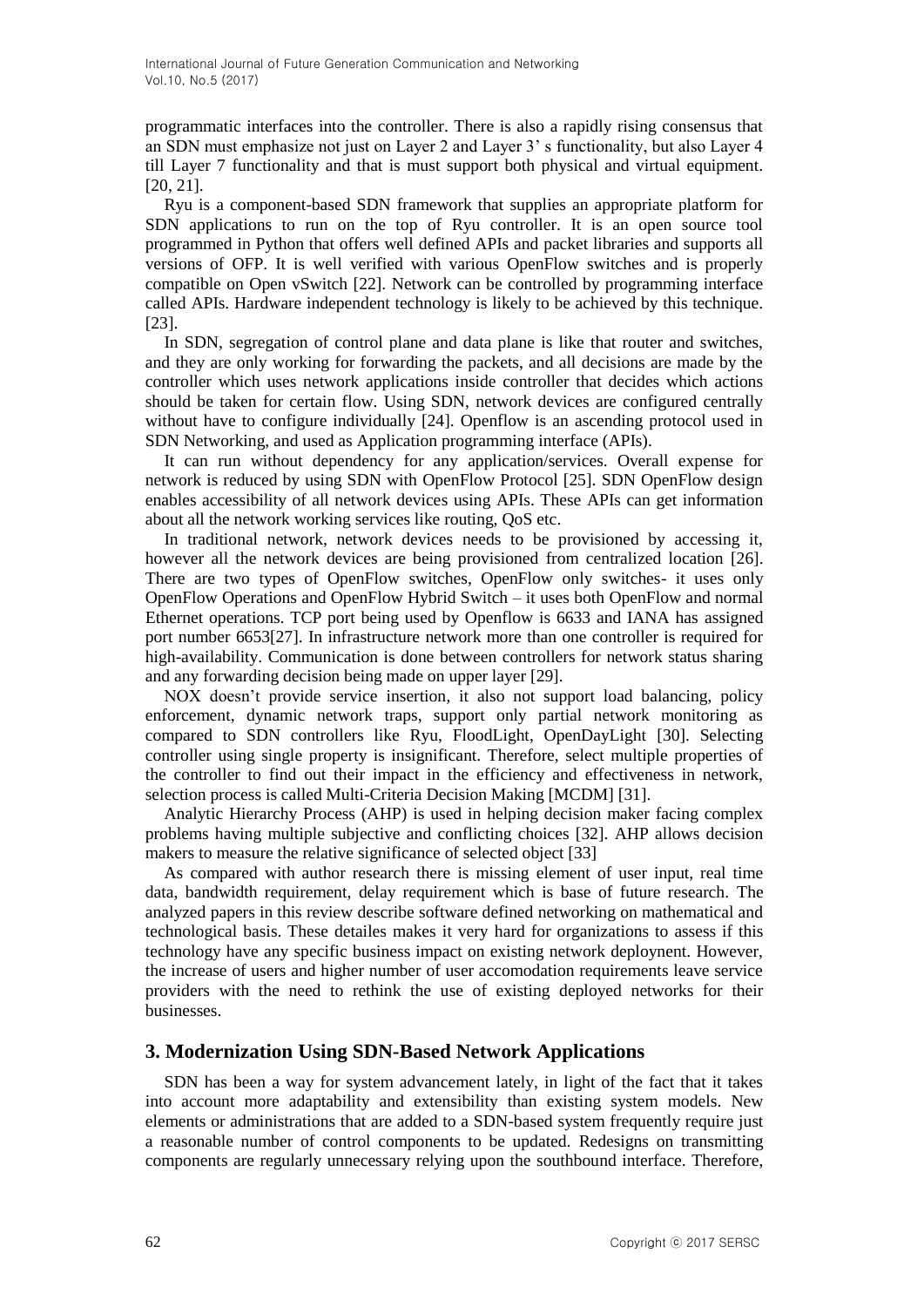the segregation of the control and data plane permits both planes to advance all the more autonomously of each other to make same with other system structures. Managing devices and administrations can be strongly included in the type of system applications, which encourages their organization. Numerous system applications have as of now been proposed and assessed by the SDN research group. They can be assembled in the ranges of system administration and activity building, application server stack adjusting and to get to control, SDN security, arrange virtualization and between space directing.

#### **3.1. SDN Network Management and Traffic Engineering**

The most surely understood SDN in industry is Google's OpenFlow-based WAN, which is utilized as a group management. As introduced at the Open Networking Summit 2012 and as far as they can tell at SIGCOMM 2013. Google depicts their inner worldwide system that interconnects their server planes around the world. They talk about the genuine execution of their system and show how activity construction can be upheld by steering choices. Their activity designing server plans operations relying upon the accessible data transfer capacity in the system. They indicate critical impacts in asset use that can be accomplished with SDN and OpenFlow with regards to server synchronization and correspondence. This is conceivable in the server environment of Google, however is not for the mostly physical for other developments.

SDN facilitates the presentation of new approach in the system. In [34 ], IP multicast is executed in the control plane utilizing OpenFlow by taking care of multicast subscribe asks for inside the control programming. The control programming introduces the transfer segments in the changes as indicated by the multicast application. This is accomplished without change of the trasfer tools, on the grounds that their OpenFlow switches upheld the required sending operations. Be that as it may, the OpenFlow information plane must be updated if another convention requires different operations than those offered by the OpenFlow purpose being used. For SDN arrangements that support a programmable information plane, *e.g.*, FLARE [35] or programmable systems, the control and information plane can develop all the more freely from each other. A few specialists consider organize redesigns and the results of botched upgrades.

The making of easy to use interfaces for SDNs is talked about in [36] The authors exhibit a remote system administration interface to OpenFlow systems, called OMNI. It facilitates the administration of OpenFlow-based systems, which can be troublesome, because of the quantity of observing factors and various system setup choices. OMNI screens and arranges the dynamic creation of flow. Keeping that in mind, it gathers information properties of the system devices and gives a straightforward system wide perception of the present system state.

#### **3.2. Load Balancing for Application Servers**

Different SDN-based applications have been proposed for big commercial systems. A typical assignment is to load balancing online management to specific administration imitations. This is normally actualized by utilizing a devoted centerlied device that manage the load balancing. Receiving packets are specifically sent towards support counterfeits. An OpenFlow switch consequently disseminates the activity to various servers [37].

#### **3.3. Security and Network Access Control**

Conventional system security depends on securing the hosts and the utilization of resources, for example, firewalls, interruption discovery frameworks and system address interpreters. But, resources are frequently put at the edges of the system, because of the absence of system management control. Organize work virtualization (NFV) [38] is a profoundly related subject and is institutionalized at the European Telecommunications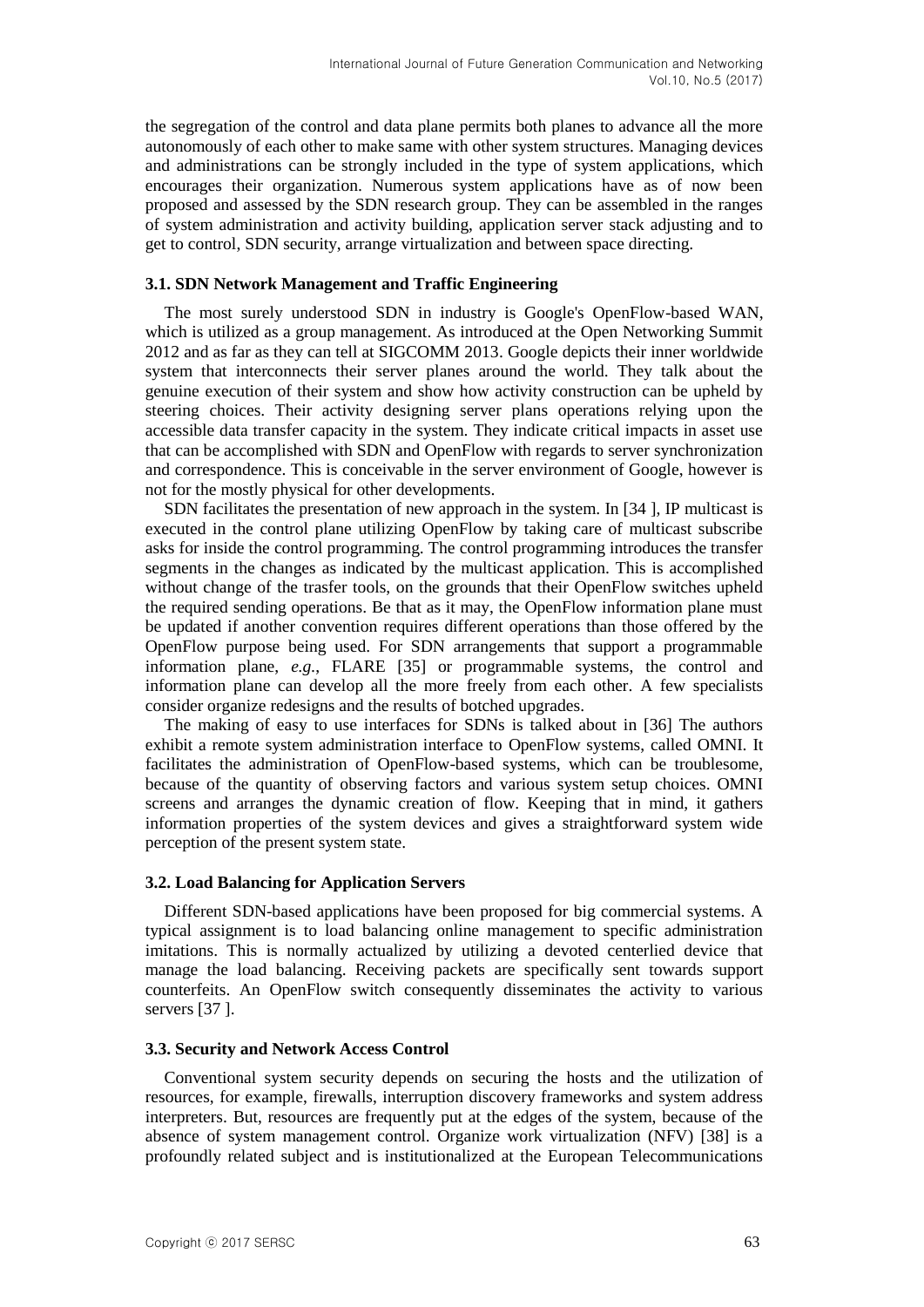Standards Institute (ETSI). Organize capacities, which are frequently given by particular equipment, can be virtualized with NFV. At that point, virtual system capacities can live as virtual machines on universally useful servers inside the system. Likewise with resources, SDN can be utilized to control flow to virtualized resourceses and control capacities. SFC is utilized to join different system administrations.

In [39] the authours propose the framework "Reverberation" that gives dynamically control approaches. Their answer depends on OpenManaged to realize dynamically control in system components. Because of the adaptability and the probability of finegrained channels, they can accomplish receptive and dynamic system without the utilization of particular resourceses. They similarly highlight the weaknesses and constraint of their current VLAN-based engineering and show how the SDN approach defeats those confinements and issues.

Yao *et al.* [40] represent address validation in view of SDN so address spoofing can be productively denied. The approach depends on specific establishment of flow of packets that either allow or drop packets. There is chance that a packet arrives that does not coordinate any defined path, the controller is examined. At that point, the controller checks if the given sender is approved to send the packets. At the point when imitating is distinguished, direct drop actions are introduced in the changes to counteract support activities by a harmful intruder.

Like this, the host works on a similar IP address, while from the external view, it appears to from time to time change its IP address. This technique successfully keeps checking of the host from outside, and additionally inside attackers.

The identification and security against Denial of Service (DoS) and distributed DoS (DDoS) assaults have been discovered a few times on the evidence of SDNs. Braga *et al.* [41 ] identify DDoS attacks by measuring the recurrence of the managed of a flow. On the off chance that the flow recurrence surpasses a predetermined edge, they expect that a DoS assault is going on. In such a case, the controller educates the changes to drop the packets that have a place with the vindictive flow to moderate the impacts of the assault. Another argument proposed by Braga *et al.* depends on self-arranging maps to group activity designs. At the point when activity is named noxious, the controller responsively programs the system to drop the vindictive managed.

The control plane in SDN is more brought together, intense and open than in existing system models. Thusly, the control plane is clearly imperative and must not be bargained. Accordingly, NOX which is an expansion of the POX OpenFlow controller. It can be utilized as a part of OpenFlow-based SDN systems to enhance the security of basic control segments by giving part based approval of system applications and security requirement authorization inside the controller. This is accomplished by a contention identification motor that intervenes flow decide inclusion that can be activated by different system applications.

## **4. Research Issues**

- SDN controller should be act like active-standby and in the case of one controller is down all the flow tables should go to backup controller, so that traffic operations are not disturbed.
- Dynamic multipath load-balancing, in case of congestion load can be shared.
- Handling huge amount of data in the network requires high CPU and memory at controller side so that all the requests are handled without being delayed.
- Dependency of how the number of flows SDN controller can handle from open flow process which setup the flow process each time new flow is started.
- Openflow hardware switches sends flow for decision making to SDN controller and in this way thousands of flow requests can come, which can make latency
- Controller Placement is very important as it can cause delays if not proper placed.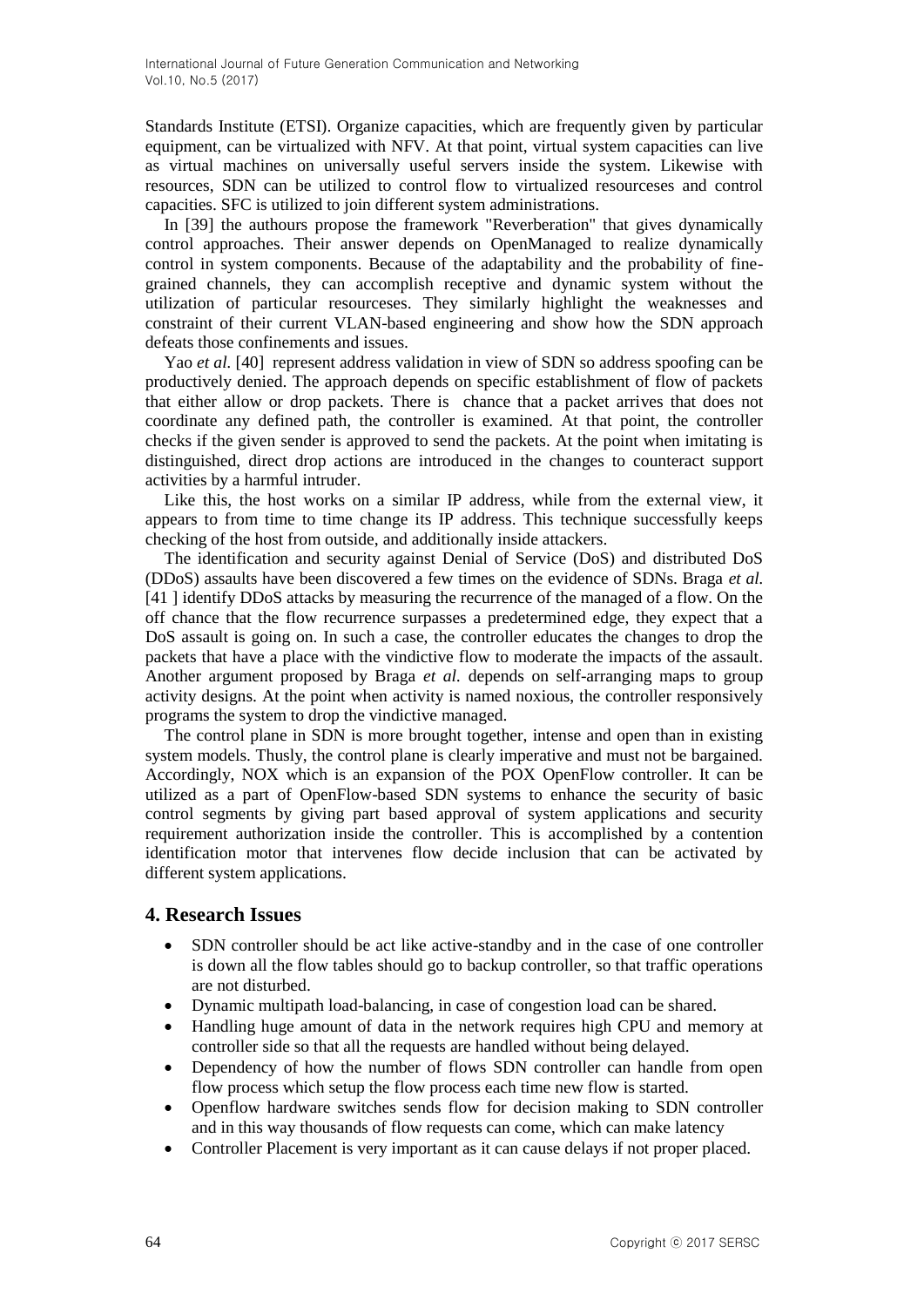- Interoperability issue in SDN is one of the major issues. There is need to have interface for communication between SDN and non-SDN control plane like MPLS, This will increase the scalability of network being run.
- From Security point of view, there should be some ACL Access control list.

## **5. Conclusion**

Traditional Networks have some issues which need to be resolved and formulate a solution to form a method for scalability, granularity, resiliency, programmable and simplicity for design. Software Defined Networking (SDN) comes up with centralized approach with separate control plane and data plane for forwarding, visibility of all network devices, programmable interfaces, OS compatibility as open interface, source code access.

Selecting controller using single property is insignificant. Major issues which are being faced are increasing requirements from user side, bandwidth availability, hardware (switches requirement at every place), technical resources are required at remote site for configurations, scalability issues, cost, high level processing power at each device, traffic engineering, resiliency against failures, decentralized visibility of hardware devices *etc.*

SDN will helps to improve centralized visibility as all the underlying open flow switches are connected to controller, all switches can be configured from SDN controller without accessing individual switches. SDN controller which in result will help reduce the complexity of a network, price of implementation and maintenance of the network, empower scalability, less hardware and software requirements, less technical resources requirements, centralized visibility, hassle free traffic engineering, high availability of network.

### **References**

- [1] Software Defined Networking vs. Traditional Networking, [https://globalconfig.net/software-defined](https://globalconfig.net/software-defined-networking-vs-traditional/)[networking-vs-traditional/.](https://globalconfig.net/software-defined-networking-vs-traditional/)
- [2] Galvin, P. Traditional Network Infrastructure Model and Problems [cited 2015 27-Dec-2015]; [http://www.pluribusnetworks.com/blog/detail/traditional-network-infrastructure-model-and-problems](http://www.pluribusnetworks.com/blog/detail/traditional-network-infrastructure-model-and-problems-associated-with-it/)[associated-with-it/](http://www.pluribusnetworks.com/blog/detail/traditional-network-infrastructure-model-and-problems-associated-with-it/)
- [3] Traditional vs Software Defined Networking. 2012 [cited 2015 25-Dec-2015]; [http://www.rfwireless](http://www.rfwireless-world.com/Terminology/traditional-networking-vs-software-defined-networking.html)[world.com/Terminology/traditional-networking-vs-software-defined-networking.html.](http://www.rfwireless-world.com/Terminology/traditional-networking-vs-software-defined-networking.html) ].
- [4] Feamster, N., The Past, Present, and Future of Software Defined Networking. University of Maryland. [www.ietf.org/proceedings,www.ietf.org/proceedings](http://www.ietf.org/proceedings)
- [5] SDN, NFV and OpenFlow for Skeptics, 2014,https://www.youtube.com/watch?v=khgf2U64v3c
- [6] D. Erickson. The Beacon OpenFlow controller. In Proc. HotSDN, Aug. 2013.],
- [7] N. Gude, T. Koponen, J. Pettit, B. Pfaff, M. Casado, N. McKeown, and S. Shenker. NOX: Towards an operating system for networks. ACM SIGCOMM Computer Communication Review, 38(3):105–110, July 2008.
- [8] The NOX Controller. 2015 [cited 2015 5-Dec-2015][; https://github.com/noxrepo/nox.](https://github.com/noxrepo/nox)
- [9] POX Controller. 2015 [cited 2015 5-Dec-2015]; https://github.com/noxrepo/pox.
- [10] Voellmy and P. Hudak. Nettle: Functional reactive programming of OpenFlow networks. In Proc. Workshop on Practical Aspects of Declarative Languages, pages 235–249, Jan. 2011.
- [11] Project, L.F.C. Lithium. [cited 2015 7-Dec-2015]; https://www.opendaylight.org/lithium.
- [12] Networks, B.S. Floodlight. 2015 [cited 2015 7-Dec-2015]; http://www.projectfloodlight.org/floodlight/.
- [13] Community, R.S.F. Build SDN Agilely. 2014 [cited 2015 8-Dec-2015]; http://osrg.github.io/ryu/.
- [14] R. Wang, D. Butnariu, and J. Rexford. OpenFlow-based server load balancing gone wild. In Hot-ICE, Mar. 2011.
- [15] R. Sherwood, G. Gibb, K.-K. Yap, G. Appenzeller, M. Casado, N. McKeown, and G. Parulkar. Can the production network be the testbed? In Proc. 9th USENIX OSDI, Vancouver, Canada, Oct. 2010.
- [16] B. Heller, S. Seetharaman, P. Mahadevan, Y. Yiakoumis,P. Sharma, S. Banerjee, and N. McKeown. ElasticTree: Saving energy in data center networks. Apr. 2010.
- [17] Nayak, A. Reimers, N. Feamster, and R. Clark. Resonance: Dynamic access control in enterprise networks. In Proc. Workshop: Research on Enterprise Networking, Barcelona, Spain, Aug. 2009.
- [18] Erickson, A demonstration of virtual machine mobility in an OpenFlow network, Aug. 2008. Demo at ACM SIGCOMM.